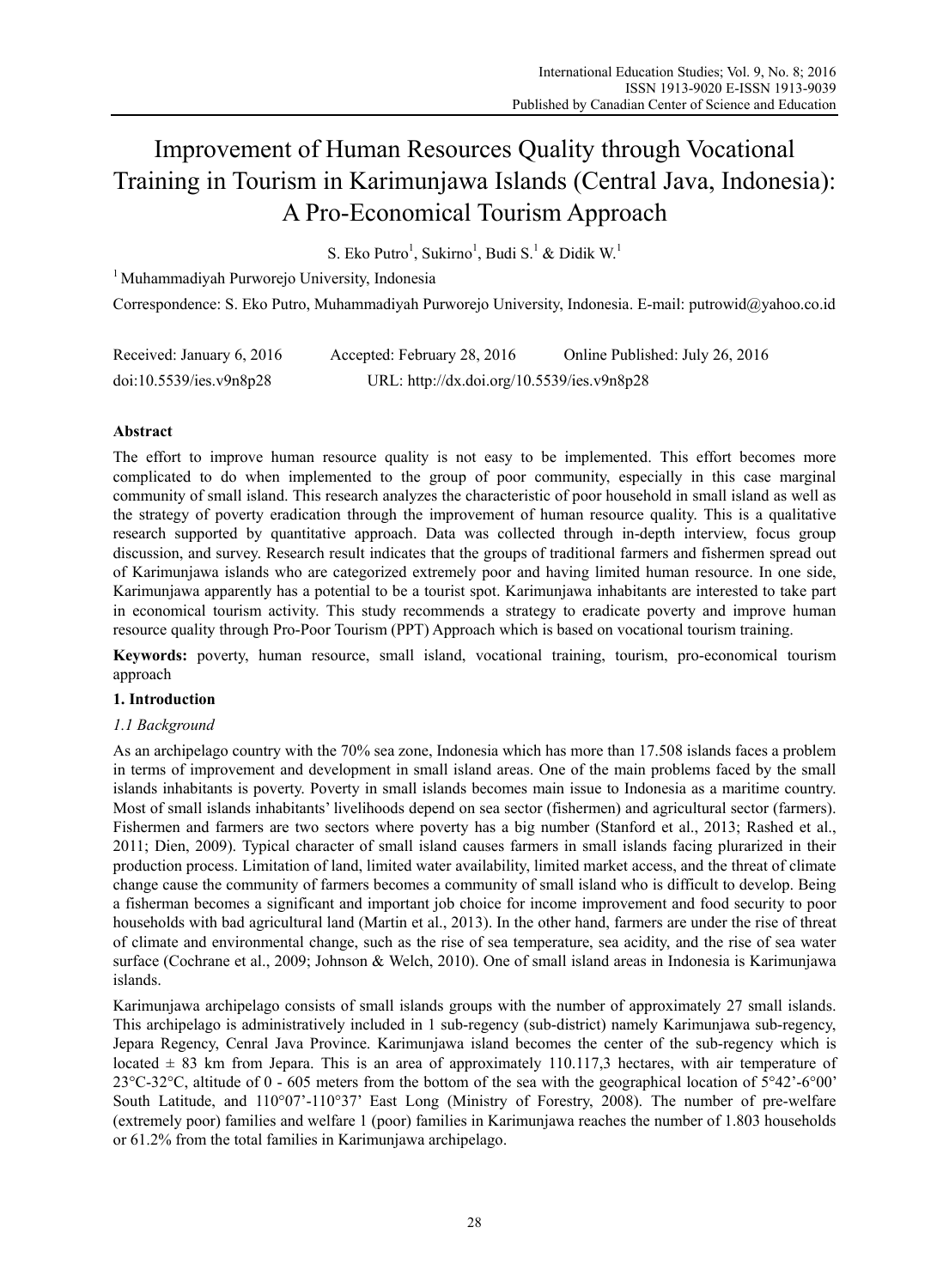# *1.2 Rationale for the Topic*

Research on transformation strategy of livelihood is not yet specifically many conducted in Karimunjawa. Therefore, this research is important to do as an effort to provide alternative of empowerment strategy of human resource and poverty eradication in small islands with their various local potentials. Specifically, there are two objectives of this research, including 1) analyzing the characteristic and human resource quality of poor household in Karimunjawa archipelago; 2) developing a local potential which based on strategy of human resource empowerment in small islands.

# **2. Method**

The current study employed a survey method. This involved a large number of population, randomly sampled out—to be exact, stratified random sampling with the following profiles of the research subjects.

| No. | Occupation                                   |     | $\frac{0}{0}$ |
|-----|----------------------------------------------|-----|---------------|
|     | Professional (doctors, engineers, lawyers)   | 77  | 19 25         |
|     | Business person                              | 120 | 30.00         |
| 3   | Officers (army, police)                      | 86  | 21.50         |
| 4   | Education (teachers, educational staff)      | 78  | 19.50         |
| 5   | Housewives (women without formal employment) | 39  | 9.75          |
|     | Total                                        | 400 | 100.00        |

Table 1. Research subject profiles by job occupation

## *2.1 Data Collection and Analysis*

The research instrument was printed like a booklet. There were approximately 500 exemplars distributed throughtout the area of Karimunjawa Island. Table 1 above was made on the basis of the returned survey booklets completely filled out. The variables under the survey include characteristics of poverty level on the basis of which poverty eradication could be formulated. In-depth interviews with selected individuals and Focus Group Discussion (FGD) were also held to strengthen the findings.

Returned survey booklets were analyzed in order to come up with the classification (%) of the poverty levels in each area in question. Certain individuals were contacted for in-depth interviews and FGD.

## **3. Results**

## *3.1 Characteristics of Household Poverty in Karimunjawa Islands*

Understanding the characteristic of poor household is a precise starting point in designing policy and program to improve their welfare. According to Ahmed et al. (2007), the poorest household is defined as 20% below average income of household which it's members live with less than US \$ 0.50/day. Our focus is the characteristic of poorest household (pre-welfare) that will be observed based on various aspects starting from relationship between food policy and consumption behaviour of household, including the pattern of food consumption outcome, geographical aspect, to social condition. Poorest households are often found in relatively remote locations where access to public infrastructures and facilities such as streets and markets is limited. This brings problems to them because the variety of food is limited and the price becomes expensive. Poverty based on the heavy geographical condition also blocks the access to the other basic needs, such as health treatment and education. In terms of human and social resources, members of poorest households tend to be educated and most possibly expelled from a certain opportunity systemically.

## *3.2 The profiles of Poverty at the Sub-Regency of Karimunjawa Islands*

The profile of poverty at the sub-regency of Karimunjawa Island, Central Java Indonesia can be seen in Table 2 below: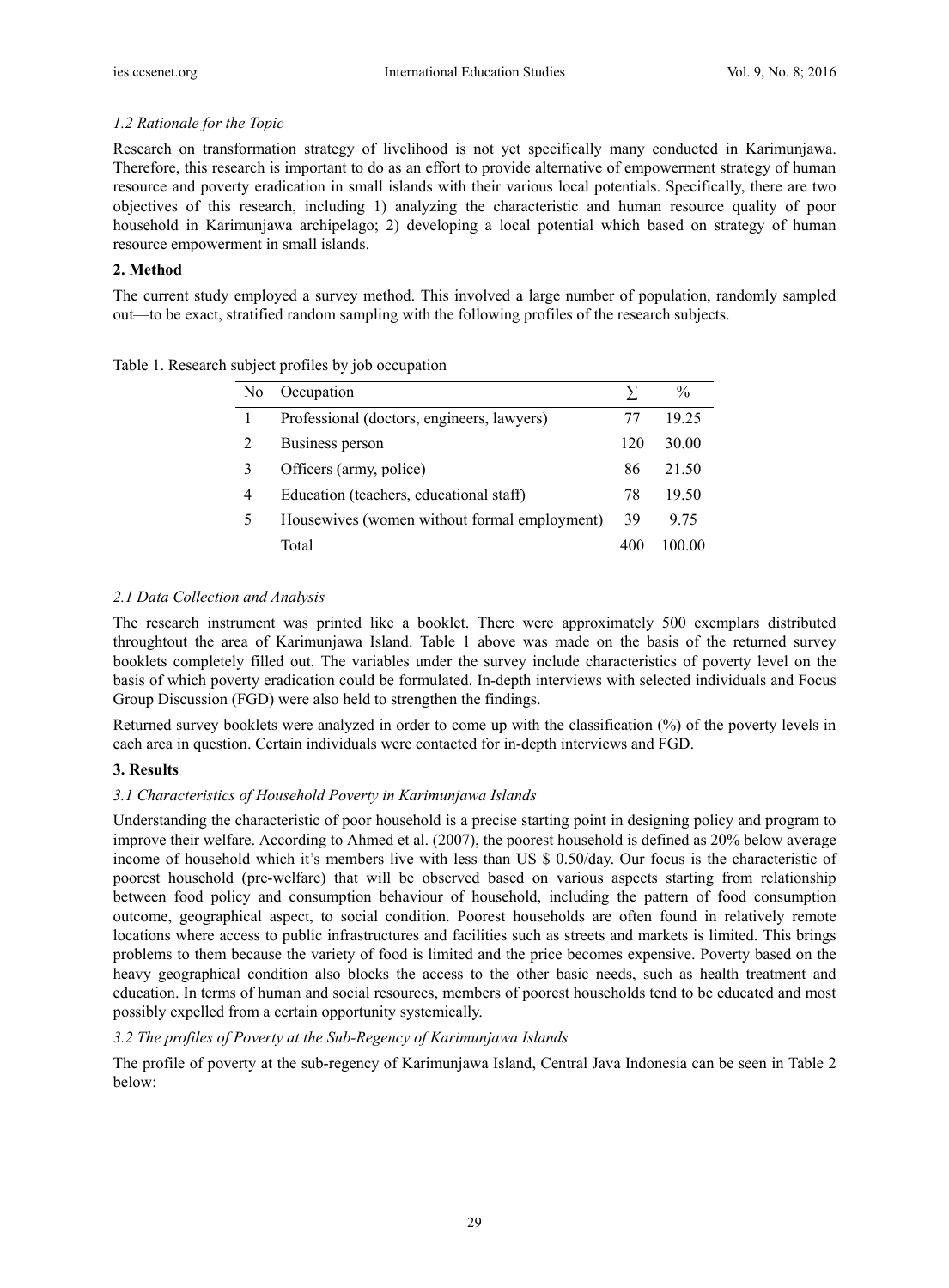| Village     | Pre-Welfare | Welfare 1 | Welfare 2 | Welfare 3 | Welfare Plus | Total |
|-------------|-------------|-----------|-----------|-----------|--------------|-------|
| Karimunjawa | 481         | 400       | 251       | 218       | 156          | 1.506 |
| Kemujon     | 271         | 309       | 197       | 105       | 53           | 935   |
| Parang      | 125         | 102       | 48        | 27        | 23           | 325   |
| Nyamuk      | 125         | 102       | 48        | 27        | 23           | 325   |
| Total       | 937         | 866       | 528       | 367       | 245          | 2943  |

|  |  | Table 2. The profile of poverty at the sub-regency of Karimunjawa Island, Central Java Indonesia |
|--|--|--------------------------------------------------------------------------------------------------|
|  |  |                                                                                                  |

Source: Karimunjawa Regency in Number; Central Statistic Bureau, 2014.

From Table 2, it is clear that Karimunjawa sub-regency administratively has 4 villages, namely Karimunjawa, Kemujon, Parang dan Nyamuk. All of the villages in Karimunjawa regency has a typhology of beach or coastal area with the altitude of below 500 meters from the bottom of the sea.The center of Karimunjawa sub-regency, Karimunjawa island, is located 40 miles from Kartini Jepara harbor, and can be achieved by using Ekspres Bahari ship with the duration of approximately 2 hours, meanwhile by using a regular fast ship, the duration becomes approximately 4 hours.

In 2013, the population of Karimunjawa island reached 9.016 people consisting 4.547 men inhabitants and 4.469 woman inhabitants. This is sub-regency with the smallest number of inhabitants in Jepara Regency (0.78%), divided into 2.621 households, therefore in average, each household in Karimunjawa sub-regency consists of 3-4 people. The biggest number of inhabitants is in Karimunjawa village. Consisting 4.557 people or 50.54% of total population of regency inhabitants. Meanwhile, The smallest number of inhabitants is in Nyamuk village. Consisting 551 people or 6.11% of total population of regency inhabitants.

Fulfillment of food necessity in Karimunjawa Sub-Regency in 2013, mostly comes from outside Karimunjawa Regency itself. Despite an area of of cultivation of 18 Ha, the volume of rice harvest is only 10 Ha with the production of 55 Tons. The other food plantations, such as cassava, has a harvest volume of 4 Ha with the production of 150 tons, meanwhile corn has a harvest volume of 2 Ha with the production of 11 tons. The main potential of Karimunjawa Sub-Regency is local community based plantation, such as: clove, coconut, kapok, and cashew. Sub sector of husbandry/ranch is divided into big scale husbandry, small scaled husbandry, and poultry husbandry. Big scale husbandry in Karimunjawa includes local cow, goat, meanwhile the most dominant poultry is free-range chicken.

Besides the potential of sea commodity, Karimunjawa Sub-Regency has 130 business units of sea weed cultivation, with the amount of production of 15,393,030 kg or 15.39 tons and production value of Rp 13,562,328,000. This is the only Sub-Regency producing sea weeds in Jepara Regency. In spite of the declining value of sea weed cultivation in throughout 2014, one of the economics potentials namely tourism sector, in fact increased. Karimunjawa archipelago has a very big tourism potentials to be developed, such as marine tourism (diving, fishing, swimming, and many more), beach/coastal tourism (white sands), sea garden tourism (very beautiful coral reef), and religious tourism (tomb of Sunan Nyamplungan). The number of tourist visit, both domestic and foreign tourists increases every year. The potential of Karimunjawa archipelago as a favorite destination to the foreign tourists is more exposed when the visit of of foreign tourists continues to increase. In 2014, there were 8.699 foreign tourists visiting Karimunjawa. This is an increasing when compared with the previous years. 2012 with the number of only 5.005 visitors, and 2013 with the number of only 5.372 visitors

The emerging problem, according to the Central Statistic Bureau of Jepara Regency in 2014 is the poverty level which is considered high, as much as  $60.2\%$  of poor households. These poor households are spread out in 4 villages, with the biggest percentage in Karimunjawa village and Kemujen village (Table 1). The number of poor and extremely poor households in Karimunjawa sub-regency reaches 1.803 households with the total population of 7.212 people (with the assumption of 4 people within 1 household).

The number of high poverty in Karimunjawa sub-regency is parallel to the very low educational level. Most of inhabitants of Karimunjawa graduated only from Elementary School or same level (47.98%), and 32.67% did not even graduate from Elementary School (ever attended but did not graduate). With the big group of productive ages, the quality of human resource in Karimunjawa sub-regency is considered low.

Most of inhabitants of Karimunjawa regency (88.56%) work in informal sector, with biggest percentage (59.93%) of them are fishermen and 19.32% of them are farmers. Meanwhile, the other informal sectors that become the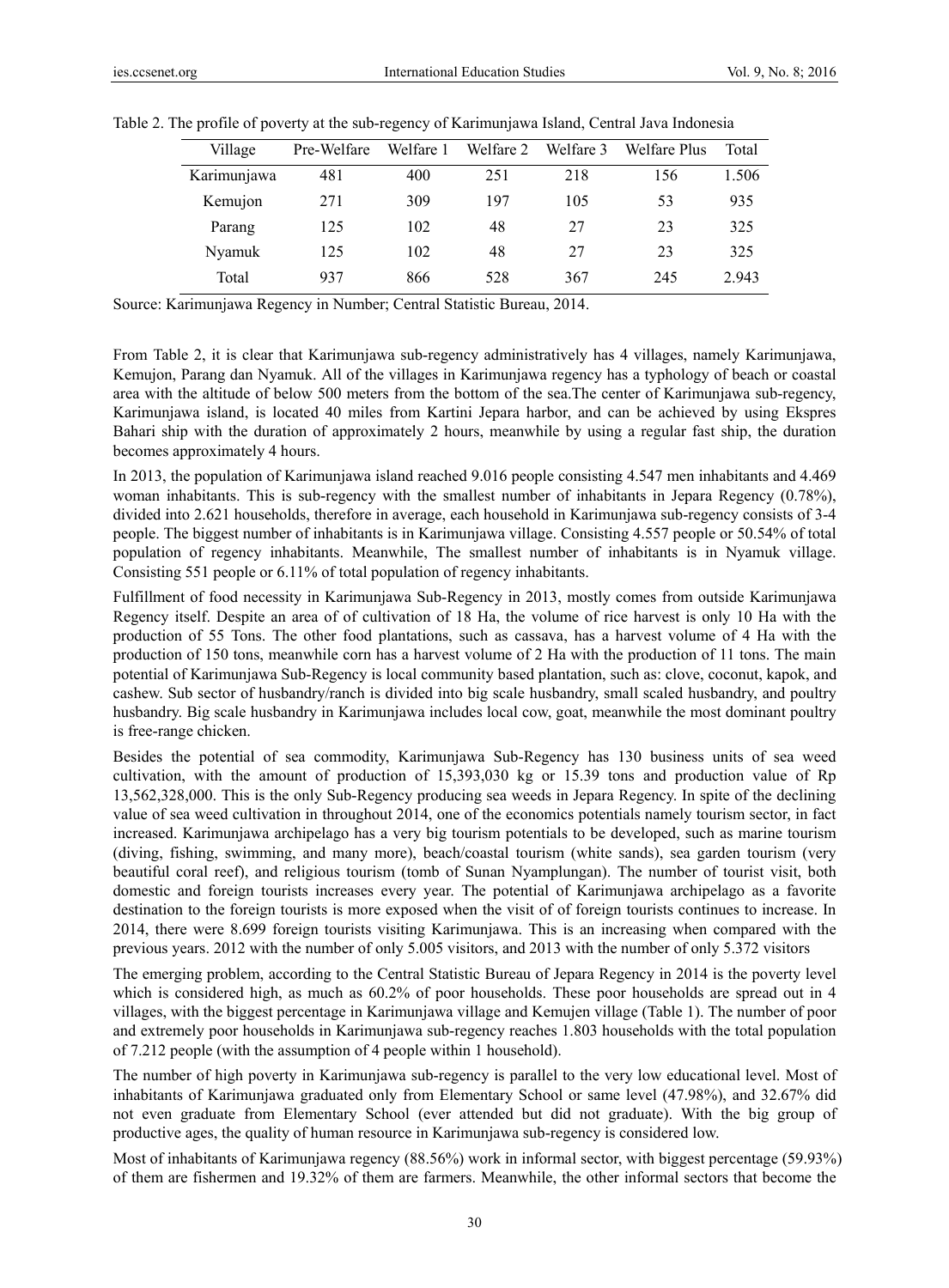livelihood of Karimunjawa inhabitants are farm workers, craftsmen, traders, cattlemen, and mechanics. The livelihoods in tourism sector is increasingly interesting to inhabitants of Karimunjawa, as a result, many of them switch job or find another side job. The economic activities of tourism which are run by several inhabitants of Karimunjawa include making of souvenirs, providing of boat rental, guiding of tourists, providing simple homestay. The economic activities of tourism who are run by them has not yet become the main activity. They only run temporarily, depend on the level of crowds of tourist visit and the climate condition in Karimunjawa.

## *3.3 Characteristics of Income-Based Levels of Poverty*

On the basis of income, the poverty at the areas in question can be seen from Table 3 below:

| N <sub>0</sub> | Family Income<br>(IDR) | Village              |                    |                    |                    | Amount |               |
|----------------|------------------------|----------------------|--------------------|--------------------|--------------------|--------|---------------|
|                |                        | Karimunjawa          |                    | Kemujon            |                    |        |               |
|                |                        | $17-30$ Years<br>Old | $>30$ Years<br>Old | 17-30 Years<br>Old | $>30$ Years<br>Old | Total  | $\frac{0}{0}$ |
|                | $<$ 500.000            | 15                   | 10                 | 8                  | 4                  | 37     | 61.7%         |
| 2              | 500.000-1.000.000      |                      | 10                 | 2                  | 6                  | 23     | 38.3%         |
|                | >1.000.000             | 0                    | 0                  |                    | 0                  | 0      | 0             |

## Tabel 3. Income of Family Heads in Karimunjawa Regency

Source: Field data, 2015.

Table 3 above shows that Poverty indicator of farmers and fishermen is able to be observed based on income and expenditure of household. By adopting poverty line, according to Sajogyo (1978) in rural area is equal to 320 kg of hulled rice per capita per year, or 1.600 kg per household per year. With this measurement, then the poverty line of household in rural area is 1,150,000 per household per month (with the assumption of hulled rice price of approximately Rp. 8,500/kg). Even though their income is below poverty line, farmers and fishermen in Karimunjawa sub-regency rarely experience hunger cases because they get sufficient carbohydrate supply around the island. *Jaring Pengaman Posial* (Government Aids Program to Poor Citizens) also supports their need of stapple food. Despite the fact that in certain seasons such as "musim baratan" (in the period of January-March) and "musim ombak besar" (big wave season), the need of food increases, and so does the price of the main food supplies in the market.

Field data of this research indicates that the group of extremely poor family is included in the group of productive household leader of 17-30 years old. This is of course relates with the quality of human resource which is still very low, resulting difficult to them to access economical resource. This group also has a typical characteristic of getting married in a relatively young age, both men and women. In terms of the number of family members, most of them have no more than 4 members.

# *3.4 Characteristics of Poverty Based on Family Consumption Patterns*

The consumption pattern of household is considered as a most reliable indicator to economic development and citizen welfare of a country. For example, the increasing of income of households tends to increase their diet diversification and also increase the consumption of food with the higher nutrient values. Based on survey result of Kehidupan Keluarga Indonesia (Indonesian Family Life Survey), 1 household which is categorized poorest spent more than half of their budget on food (63%) in 1997, and this number slightly decreased in 2007 to 61%, this indicates that the income of household which is categorized poorest was spent on food ingredients.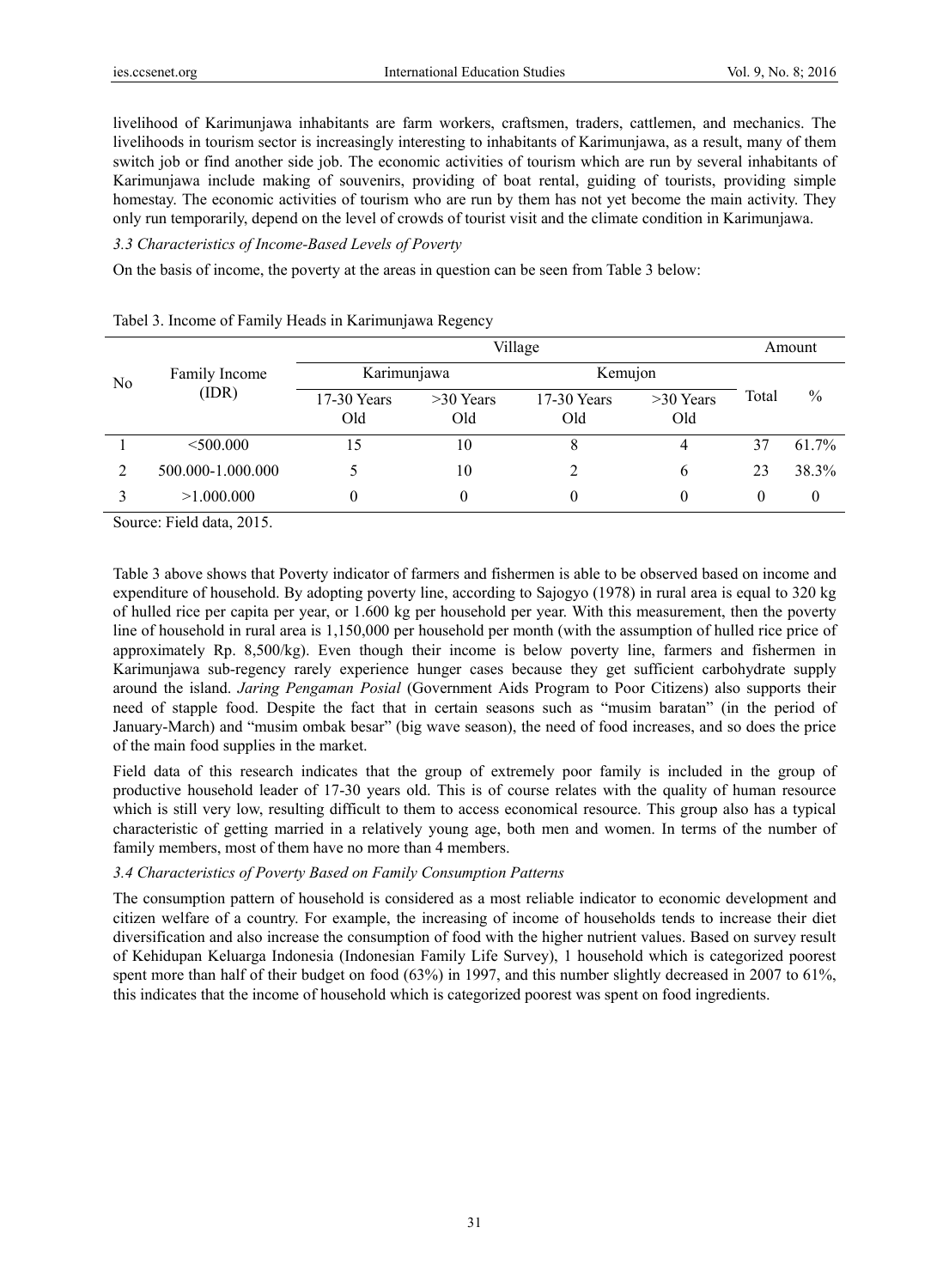

Figure 1. Percentage of family expenditure

This research result (Figure 1) also shows that most of respondents in Karimunjawa spent their income on food ingredients (61%). In terms of food expenditure, the category of "staple food" dominates the outcome of budget of poorest households. Cigarette is the second biggest expenditure (12%) in the group of poor households, particularly for the leader of poor households.

## 3.5 Characteristics of Human Resources Quality

The quality of human resource can be specifically described based on the level of education of inhabitants. The composition of inhabitants based on graduation of education provides an image of human resource quality. The need of highly educated employees is considered very important to the interest of development. This relates to competitiveness of human resource among various areas in facing the era of global competition in the future.

The inhabitants of Karimunjawa sub-regency aged 10 years old above who graduated (highest education) from Universities and Academies were 114 people (1.7%), Senior High School or the same level 401 people (6%), Junior High School or the same level 772 people (11.6%), and Elementary School 2668 people (40%). Meanwhile, the percentage of inhabitants of Karimunjawa sub-regency aged 10 years old above who did not graduate from Elementary School reaches 2715 people (40.7%) (Composed based on data from BPS (Central Statistic B ureau).



Figure 2. Educational level of Karimunjawa inhabitants

Based on fact that most of inhabitants graduated from Elementary School and some of them did not graduate from Elementary School, then the development of human resource in education sector in Karimunjawa sub-regency can be considered not yet going well, because most of the inhabitants graduated only from Elementary School and some of them did not even graduate. It means that the average duration of attending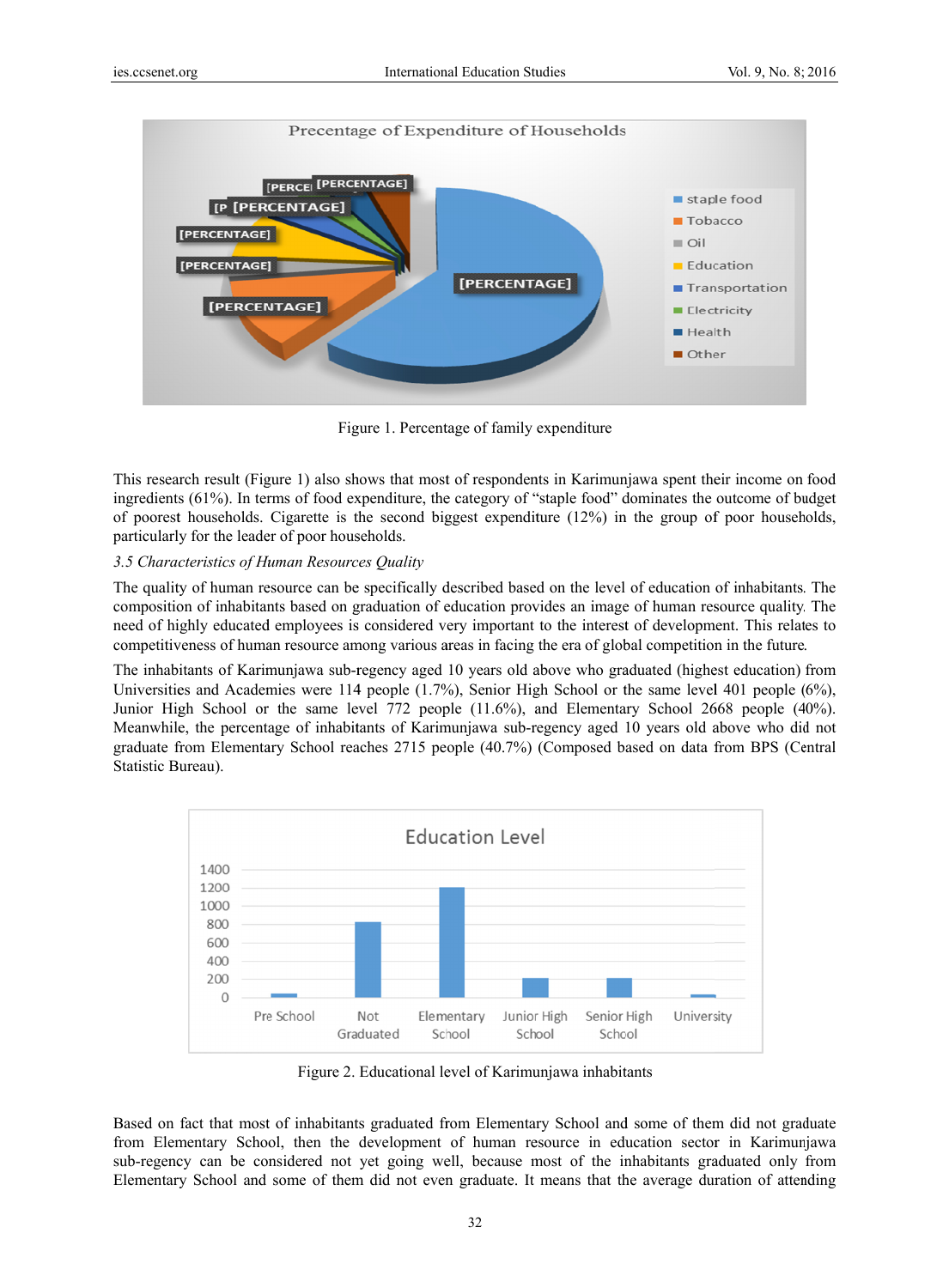school in Karimunjawa archipelago reaches only 5.8 years. In one side, the literacy level in Karimunjawa archipelago is considered low. In 2014, the literacy level of inhabitants of Karimunjawa sub-regency aged 15 years old above reached 81%. In other words, as much as 19% of inhabitants aged 15 years old above in Karimunjawa sub-regency are not or are not yet able to read and write.

The low human resource quality will cause the competitiveness of local human resource to be dominated by outside human resource in facing the era of global competition in the future. With the low or weak educational qualification of the inhabitants, a non-formal educational model in Karimunjawa sub-regency is required to face that competition, especially in terms of local potention of Karimunjawa. The inhabitants who have sufficient education and life skills will gain the opportunity to participate in the improvement and development of the area.

#### *3.6 Pro-Poor Tourism Approach to Improving Human Resources Quality in Karimunjawa Islands*

## 3.6.1 PPT Approach to Empowerment of Local Inhabitants

Pro-Poor Tourism (PPT) was introduced in 1999 and implemented in England for the goal of international development by exploring tourism as a contribution to reduce poverty (Ashley et al., 2001). The strategy of PPT development includes 1) improving economic benefits; to improve business opportunity to poor people, to improve work opportunities to poor people, to improve collective income of the community (payment) and 2) improving non-economic benefits, developing skill, training, operation, reducing environmental impact from tourism activities on poor people, solving social and cultural impacts from tourism activities. PPT approach is very interesting in the analysis of livelihood (Ashley, 2000; Ashley, Roe, & Goodwin 2001). Analysis of livelihood is important if Tourism will be used as a contribution to the welfare of poor people in terms of economics or income. To maximize the contribution of household as well as to avoid the dependence of poor household, then tourism can be used as diversification of livelihood.

In the context of Tourism development, local participation is not only important to the workforce in this sector and the complementary industries, but also serves to support tourism visit through attitudes and culture in Tourism as the further step. The development of culture does not only depend on natural resource and scaled promotional appeals, but also the willingness of the local community to accept tourists and make sure that they have meaningful visit. The readiness of local community is a moral support for tourism sector and directly reflects their willingness to participate in this industry.

3.6.2 Vocational Training in Tourism as the Strategy of Human Resource Empowerment and Poverty Eradication

This research was conducted in the community of poor people in Karimunjawa archipelago. 10 heads of poor household were taken into in-depth interview to retrieve information about their willingness to reduce poverty in their community through the Tourism activities. Research result indicates that poor households are willing to take part in Tourism activities if those tourism activities (1) provide opportunity to work, (2) earn income, (3) build houses or shelter, (4) gain pride, (5) keep health, and (6) get the contribution of additional income for them.

An effort to eradicate poverty in Karimunjawa archipelago which is implemented through the improvement of human resource quality is the model of community empowerment. It is a vocational training oriented to the development of informal economical sector, particularly tourism sector. This model is selected because tourism sector is a current growing sector in Karimunjawa, and the inhabitants respond with their additional activities in that sector.

The development of education and vocational training in tourism which is improved in Karimunjawa consider 5 aspects including, (1) education and vocational training in tourism must be able to fulfill the work opportunity in tourism sector; (2) education and vocational training in tourism must be able to provide an effective access for the group of productive aged inhabitants to labor market as well as enter them into the productive economic of tourism. (3) education and vocational training in tourism must cover all of related parties, as an effort to build the connection among education and vocational training, the demand of the labor market, and business environment of tourism sector in Karimunjawa. (4) mechanism of education and vocational training must be sustainably designed in accordance with the situation, commitment, and the responsibility of stakeholder; (5) education and vocational training in tourism must be a part of sustainable development strategy in regional, national, and international levels.

The most important goal of education and training to improve human resource and eradicate poverty is empowerment of poor inhabitants not only with the basic knowledge, skill, but also the commitment of modern "ideology" to gain support and spiritual motivation to fight poverty.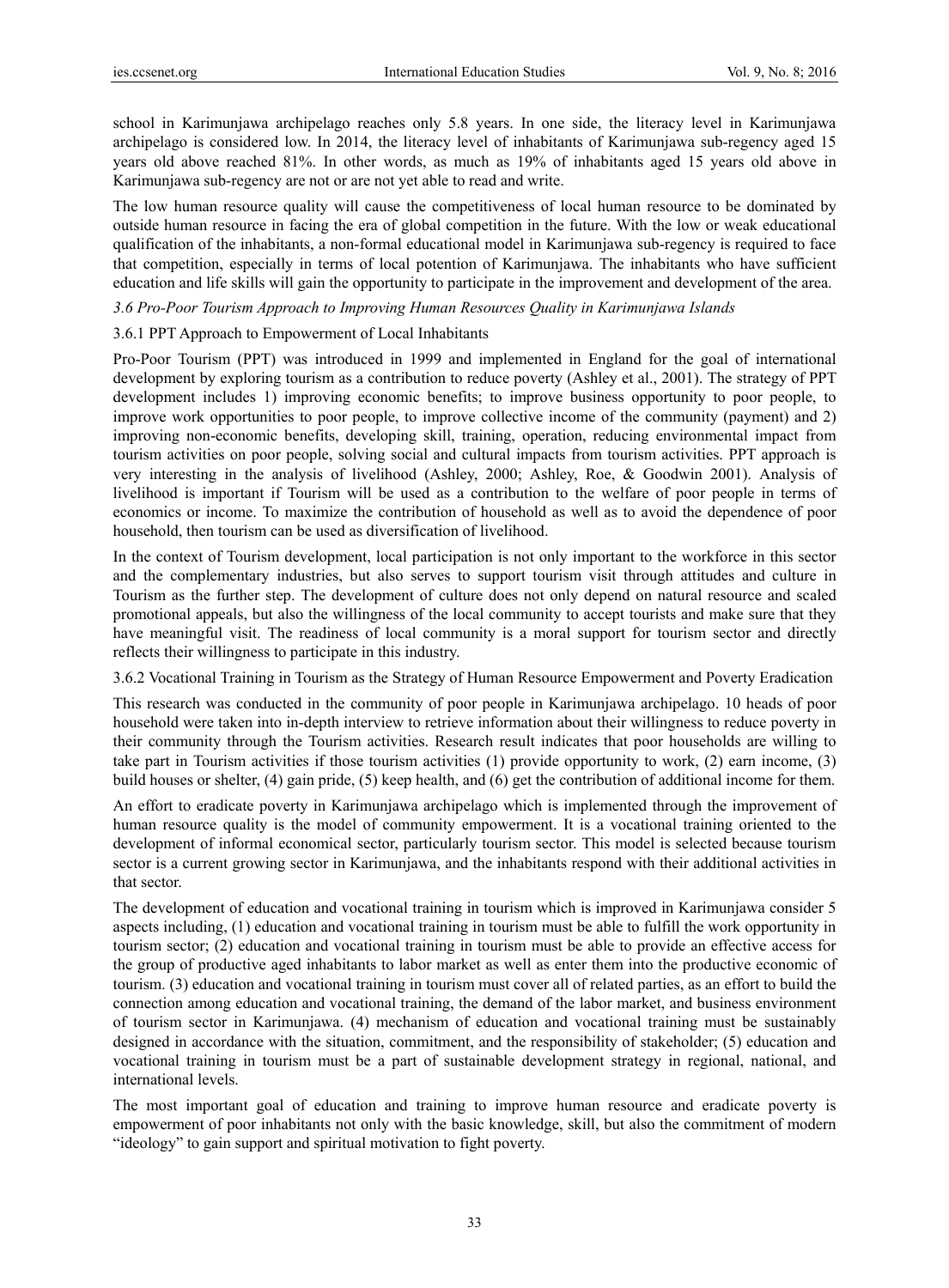#### **4. Conclusion**

Poverty in Karimunjawa archipelago is categorized as income poverty, it is caused by the inability of inhabitants in managing and maximizing the potentials of local resources. Poverty in Karimunjawa archipelago can be observed based on the pattern of consumption of households.

The other causal factors of poverty are inter-connected each other, such as the low level of quality and the number of cultivated field, limited financial resource, the low level of technology access, and the most importantly the low level of human resource quality.

The strategy of poverty eradication in the area of Karimunjawa archipelago must be integrated, comprehensive, and sustainable. A strategy that can be implemented is the empowerment of human resource in Karimunjawa archipelago through vocational training in tourism with Pro Poor Tourism (PPT) approach. The government through the ministry of national education and local governments should organize vocational education and training in the areas of small islands. The Government will facilitate the vocational education institutions. This vocational training can be institutionalized in Community Learning Center. One of important parts in the strategy of empowerment of poor people is that the program does not only provide improvement of basic knowledge, skill, but also the commitment of modern"ideology" in gaining support and spiritual motivation to fight the poverty.

Pro-Poor Tourism (PPT) approach would not be successful if the implementation only performed by local people. They do not have human resources who has sufficient knowledge and ideas in terms of planning and implementation of local tourism program. First step to be taken in implementing Pro Poor Tourism (PPT) approach is providing them the knowledge and skill in managing local tourism program through education and tourism vocational. In this case, the community also needs support from the government. Ministry of Education or Local Agency of Education, particularly division of non formal Education are suggested to provide qualified mentors, provide tutorial, and make sure that local community is able to achieve success in tourism industry.

## **5. Recommendation**

The government should be able to provide education and tourism vocational for poor households in the areas of small islands. Educational vocational facilities should be provided by the government and provide remuneration for all parties involved. For the implementation of the program requires regular evaluations programmed to determine the strength and weaknesses of the program. Non-governmental organizations, the company through its CSR program to be involved in funding and overseeing the program. Poor people who are trained to be facilitated to work independently or work in a company that is in the field of tourism, especially small island.

#### **References**

- Alcock, P. (1997). *Understanding Poverty*. Macmillan Press. London. http://dx.doi.org/10.1007/978-1-349-25666-2
- Arifin, B. (2007). *Diagnosa Ekonomi Politik Pangan dan Pertanian*. PT Raja Grafindo Persada, Jakarta.
- Ashley, C. (2000). *The Impacts of Tourism on Rural Livelihood's: Namibia's Experience*. ODI, Working Paper 128, London
- Ashley, C., Roe, D., & Goodwin, H. (2001). *Pro Poor Tourism Strategies: Making Tourism Work for the Poor*. PPT1, Pro-Poor Tourism/ODI, London
- Berkes F., Mahon, R., McConney, P., Pollnac, R., & Pomeroy, R. (2001). *Managing Small-Scale Fisheries: Alternative Directions and Methods*. IDRC, Ottawa.
- Departemen Kehutanan. (2008). *Statistik Balai Taman Nasional Karimunjawa*. Dirjen Perlindungan Hutan dan Konservasi Alam, Semarang.
- Dien, V. V. (2009). *Poverty measurement, an application for small-scale fisheries in Bich Dam Island, Vietnam* (Master thesis, University of Tromso, Norway & Nha Trang University, Vietnam).
- Ikiara, M. M., & Odink, J. G. (2000). Fishermen Resistance to Exit Fisheries. *Marine Resource Economics, 14*, 199-213. http://dx.doi.org/10.1086/mre.14.3.42629265
- Rashed-Un-Nabi, M., Hoque, M. A., Rahman, R. A., Mustafa, S., & Kader, M. (2011). Poverty profiling of the estuarine set Bag Net fishermen community in Bangladesh. *Res. World Econ., 2*(2), 2e20.
- Rijanta, R. (2005). *Insularitas dan Keterbelakangan Ekonomi Wilayah menuju Model Konseptual Perkembangan Wilayah Pulau-Pulau Kecil di Indonesia*. Majalah Geografi Indonesia. Yogyakarta.